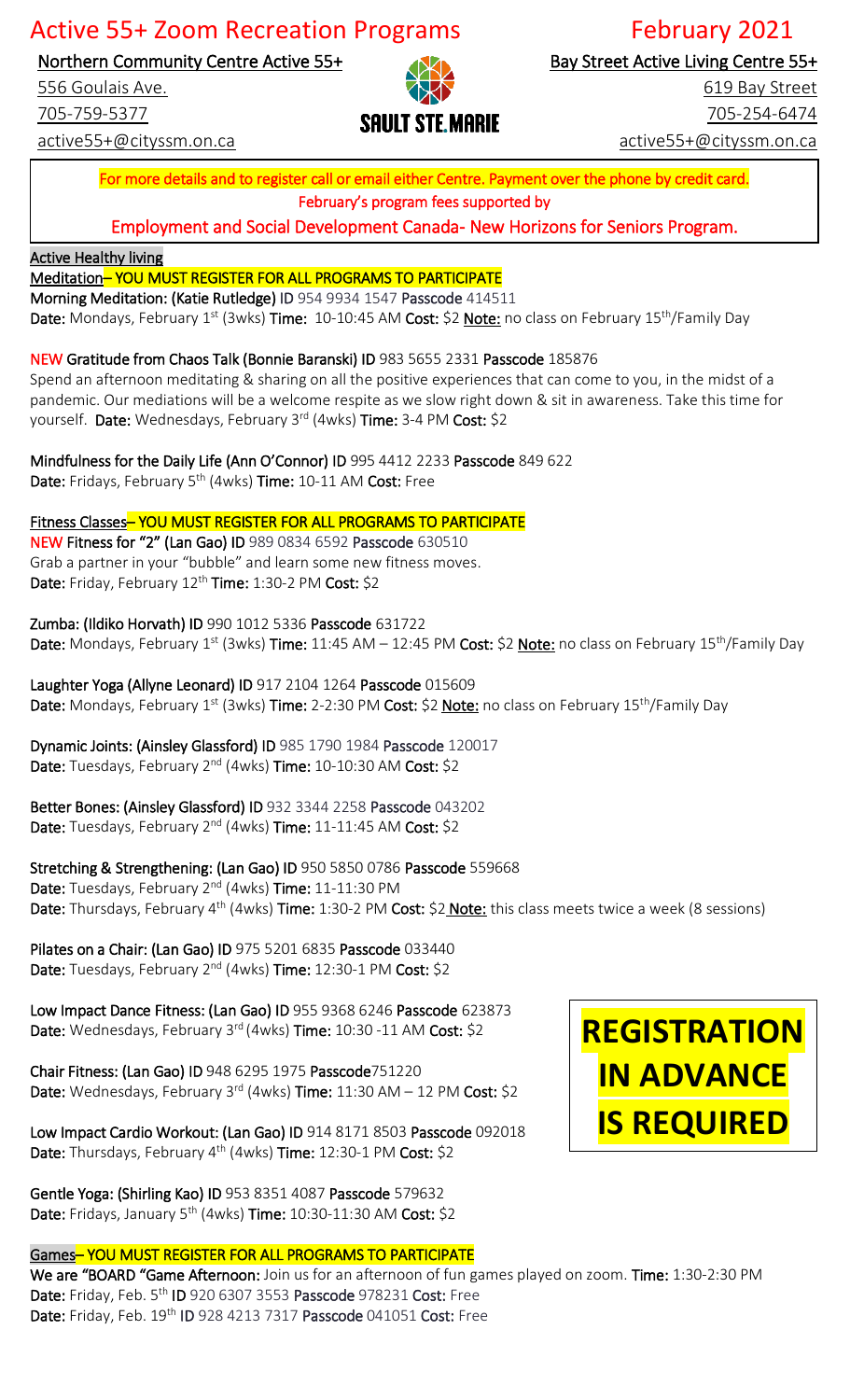# Active 55+ Zoom Recreation Programs February 2021

#### Arts & Crafts-YOU MUST REGISTER FOR ALL PROGRAMS TO PARTICIPATE

NEW Needlecraft Chat Group: ID 952 5512 1628 Passcode 79143 Work on your own needlecraft project with friends. Date: Tuesdays, February 2<sup>nd</sup> (4wks) Time: 1:30-2:30 PM Cost: Free

NEW Open Painting: ID 962 5157 1425 Passcode 093958 Paint, craft and chat with fellow enthusiasts. Date: Thursdays, February 4<sup>th</sup> (4wks) Time: 10:30-11:30 AM Cost: Free

NEW Loom Knitting Demonstration: (Rick Wark) ID 992 6917 4306 Passcode 200351 Date: Wednesday, February 10<sup>th</sup> Time: 3-4 PM Cost: Free

Calligraphy Demonstration (Lan Gao) ID 939 9680 9737 Passcode 746826 Date: Thursday, February 11<sup>th</sup> Time: 2:30-3:30 PM Cost: Free

#### Education

Talks– YOU MUST REGISTER FOR ALL PROGRAMS TO PARTICIPATE

NEW Exercise for Healthy Bones Talk (Osteoporosis Canada staff) ID 953 4793 6890 Passcode 371540 Date: Wednesday, February 17<sup>th</sup> Time: 2-3 PM Cost: Free

NEW Learn How Stress Effects Your Body & Health Talk (Allyne Leonard) Stress is endemic these days. How successfully you deal with stress determines your quality of life. Learn simple ways to alleviate your stress levels. Date: Thursday, February 25<sup>th</sup> Time: 2-3 PM Cost: Free ID 939 7881 3062 Passcode 085392

#### Culinary– YOU MUST REGISTER FOR ALL PROGRAMS TO PARTICIPATE

NEW Vegetarian Cooking Made Easy (Ainsley Glassford)

Menu: Lentil "Meat" Loaf with Vegetarian Gravy Date: Wednesday, February 3rd Time: 1:30-2:30 PM Cost: Free ID 985 3737 5993 Passcode 852013

Menu: Vegan Cheese Cake Date: Wednesday, February 10<sup>th</sup> Time: 1:30-2:30 PM Cost: Free ID 938 2736 3392 Passcode 679365

#### Cooking with Karen: (Karen Gallivan)

Menu: Classic Spicy Meatloaf Date: Monday, February 8<sup>th</sup> Time: 1:30-2:30 PM Cost: Free ID 926 2449 9771 Passcode 885986

Menu: Candy-cane Danish Date: Tuesday, February 16<sup>th</sup> Time: 1:30-2:30 PM Cost: Free ID 992 6781 2688 Passcode 786165

NEW Biscoti 101: (Rick Borean) ID 992 6917 4306 Passcode 200351 Menu: Toffee Mandelscotti Date: Thursday, February 18<sup>th</sup> Time: 2-3 PM Cost: Free

New Chinese Cooking Demonstration (Lan Gao) ID 930 3155 5237 Passcode 436344 Menu: Chinese Dumplings Date: Wednesday, February 24<sup>th</sup> Time: 1-2 PM Cost: Free

Recipe Club: (Mary Piraino) "Appetizers" ID 913 7667 0735 Passcode 550345 Date: Monday, February 22<sup>nd</sup> Time: 2:45-3:45 PM Cost: Free

#### Reading– YOU MUST REGISTER FOR ALL PROGRAMS TO PARTICIPATE

Novel Book Club: This group of avid readers meets monthly. February's book: "The Secrets of Midwives" - S.Hepworth Date: Monday, February 22<sup>nd</sup> Time: 1:30-2:30 PM Cost: Free ID 976 9696 7791 Passcode 266123

Savvy Book Chat: (Jennifer Misener) ID 917 4988 5762 Passcode 022257 Join friends and share a book, poem or movie. Date: Tuesday, February 23<sup>rd</sup> Time: 2:30-3:330 PM Cost: Free

#### JUST 4 FUN– YOU MUST REGISTER FOR ALL PROGRAMS TO PARTICIPATE

NEW Movie on Zoom with Friends: ("When Harry met Sally") This is a romantic comedy film. Date: Friday, February 12<sup>th</sup> Time: 1:30 - 3 PM Cost: Free ID 955 9866 9291 Passcode 486577

NEW Vision Board (Vicky & Rita) Date: Friday, February 26<sup>th</sup> Time: 1:30-2:30 PM Cost: Free ID 936 1915 3046 Passcode 066178

NEW Declutter and Organize Your Closets: (Katie Rutledge) Tips, tricks and something to think about. Date: Friday, February 19<sup>th</sup> Time: 3-4 PM Cost: Free ID 939 1722 6342 Passcode 325223